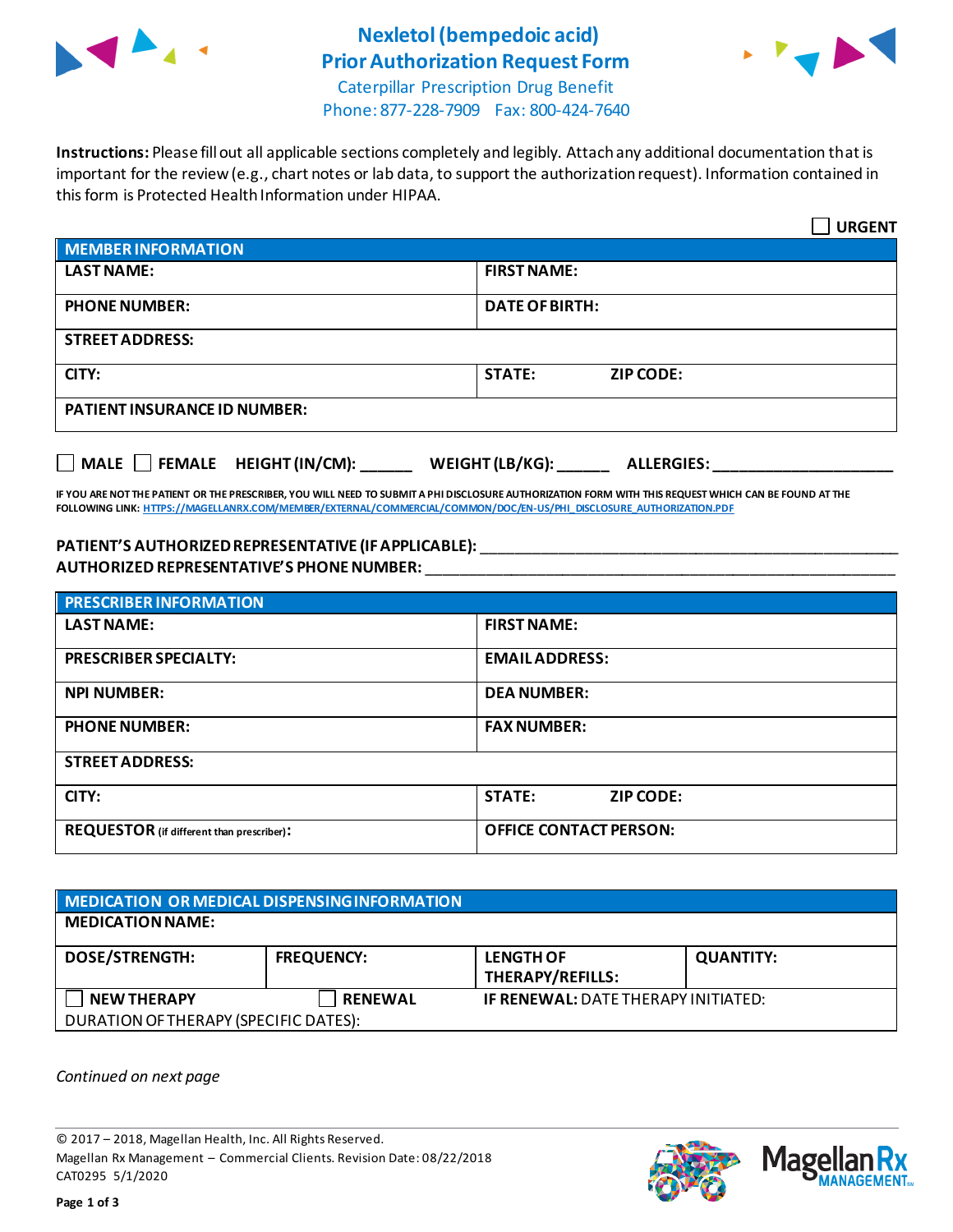

## **Nexletol (bempedoic acid) Prior Authorization Request Form**





| <b>MEMBER'S LAST NAME:</b>                                                                                                                                                                                                                                                                                                                                                                                                                                                                                                                                                                                                                                                                                                                                                                                                                | <b>MEMBER'S FIRST NAME:</b>                                                                                                                                                                                                                                                                                                                                                           |                                                                                                              |  |  |
|-------------------------------------------------------------------------------------------------------------------------------------------------------------------------------------------------------------------------------------------------------------------------------------------------------------------------------------------------------------------------------------------------------------------------------------------------------------------------------------------------------------------------------------------------------------------------------------------------------------------------------------------------------------------------------------------------------------------------------------------------------------------------------------------------------------------------------------------|---------------------------------------------------------------------------------------------------------------------------------------------------------------------------------------------------------------------------------------------------------------------------------------------------------------------------------------------------------------------------------------|--------------------------------------------------------------------------------------------------------------|--|--|
|                                                                                                                                                                                                                                                                                                                                                                                                                                                                                                                                                                                                                                                                                                                                                                                                                                           | 1. HAS THE PATIENT TRIED ANY OTHER MEDICATIONS FOR THIS CONDITION?                                                                                                                                                                                                                                                                                                                    | $\overline{\phantom{a}}$ NO<br>$\sqrt{\frac{1}{1}}$ YES (if yes, complete below)                             |  |  |
| <b>MEDICATION/THERAPY (SPECIFY</b><br>DRUG NAME AND DOSAGE):                                                                                                                                                                                                                                                                                                                                                                                                                                                                                                                                                                                                                                                                                                                                                                              | <b>DURATION OF THERAPY (SPECIFY</b><br>DATES):                                                                                                                                                                                                                                                                                                                                        | <b>RESPONSE/REASON FOR</b><br><b>FAILURE/ALLERGY:</b>                                                        |  |  |
| <b>2. LIST DIAGNOSES:</b>                                                                                                                                                                                                                                                                                                                                                                                                                                                                                                                                                                                                                                                                                                                                                                                                                 |                                                                                                                                                                                                                                                                                                                                                                                       | ICD-10:                                                                                                      |  |  |
| □ Atherosclerotic Cardiovascular Disease (ASCVD)<br>□ Heterozygous Familial Hypercholesterolemia (HeFH)<br>□ Other diagnosis: ______________________ICD-10_                                                                                                                                                                                                                                                                                                                                                                                                                                                                                                                                                                                                                                                                               |                                                                                                                                                                                                                                                                                                                                                                                       |                                                                                                              |  |  |
| PRIOR AUTHORIZATION.                                                                                                                                                                                                                                                                                                                                                                                                                                                                                                                                                                                                                                                                                                                                                                                                                      | 3. REQUIRED CLINICAL INFORMATION: PLEASE PROVIDE ALL RELEVANT CLINICAL INFORMATION TO SUPPORT A                                                                                                                                                                                                                                                                                       |                                                                                                              |  |  |
| <b>Clinical Information:</b><br>History of myocardial infarction more than 3 months ago<br>٠<br>$\bullet$<br>$\bullet$<br>report showing at least 50% stenosis<br>Peripheral artery revascularization more than 3 months ago<br>$\bullet$<br>Confirmed abdominal aortic aneurysm<br>$\bullet$<br>History of lower extremity amputation<br>٠<br>Ischemic stroke more than 3 months ago<br>$\bullet$<br>documented in an imaging report                                                                                                                                                                                                                                                                                                                                                                                                     | Does the patient have any of the following: $\Box$ Yes $\Box$ No Please submit documentation<br>History of coronary revascularization procedure more than 3 months ago<br>Greater than 50% stenosis of at least one major coronary artery, as documented in an imaging report<br>History of carotid endarterectomy, carotid stenting or more than 70% stenosis in a carotid artery as | Claudication or resting limb ischemia with ankle brachial index of 0.9 or lower, as documented by an imaging |  |  |
| Does the patient have any of the following: $\Box$ Yes $\Box$ No Please submit documentation<br>Genetic confirmation of a mutation in the low-density lipoprotein (LDL) receptor, ApoB, or PCSK9 in patient<br>with untreated/pre-treatment LDL-C greater than 190 mg/dL<br>Presence of tendinous xanthomas in: (1.) patient, first degree relative, or second degree relative with<br>$\bullet$<br>untreated/pre-treatment LDL-cholesterol (LDL-C) >190mg/dL (age 18 years and older) OR (2) in a first- or<br>second-degree relative with untreated/pre-treatment LDL-C >155mg/dL (age less than 18 years)<br>Documented assessment of patient using Dutch Lipid Clinic Network diagnostic criteria with a cumulative<br>score greater than or equal to 9 points (i.e., definite FH) -(calculation with final score must be submitted); |                                                                                                                                                                                                                                                                                                                                                                                       |                                                                                                              |  |  |
| $\Box$ Yes $\Box$ No Please submit documentation                                                                                                                                                                                                                                                                                                                                                                                                                                                                                                                                                                                                                                                                                                                                                                                          | Is the patient currently on maximally tolerated lipid-modifying therapy? $\Box$ Yes $\Box$ No<br>Does the patient have a fasting LDL-C level greater than or equal to 70 mg/dL?                                                                                                                                                                                                       |                                                                                                              |  |  |
|                                                                                                                                                                                                                                                                                                                                                                                                                                                                                                                                                                                                                                                                                                                                                                                                                                           | Does the patient have fasting triglycerides less than 500 mg/dL? $\Box$ Yes $\Box$ No Please submit documentation                                                                                                                                                                                                                                                                     |                                                                                                              |  |  |
| Does the patient have a BMI less than $50\text{kg/m}^2$ ? $\Box$ Yes $\Box$ No                                                                                                                                                                                                                                                                                                                                                                                                                                                                                                                                                                                                                                                                                                                                                            |                                                                                                                                                                                                                                                                                                                                                                                       |                                                                                                              |  |  |
| © 2017 - 2018, Magellan Health, Inc. All Rights Reserved.<br>Magellan Rx Management - Commercial Clients. Revision Date: 08/22/2018<br>CAT0295 5/1/2020                                                                                                                                                                                                                                                                                                                                                                                                                                                                                                                                                                                                                                                                                   |                                                                                                                                                                                                                                                                                                                                                                                       | <b>Magel</b>                                                                                                 |  |  |